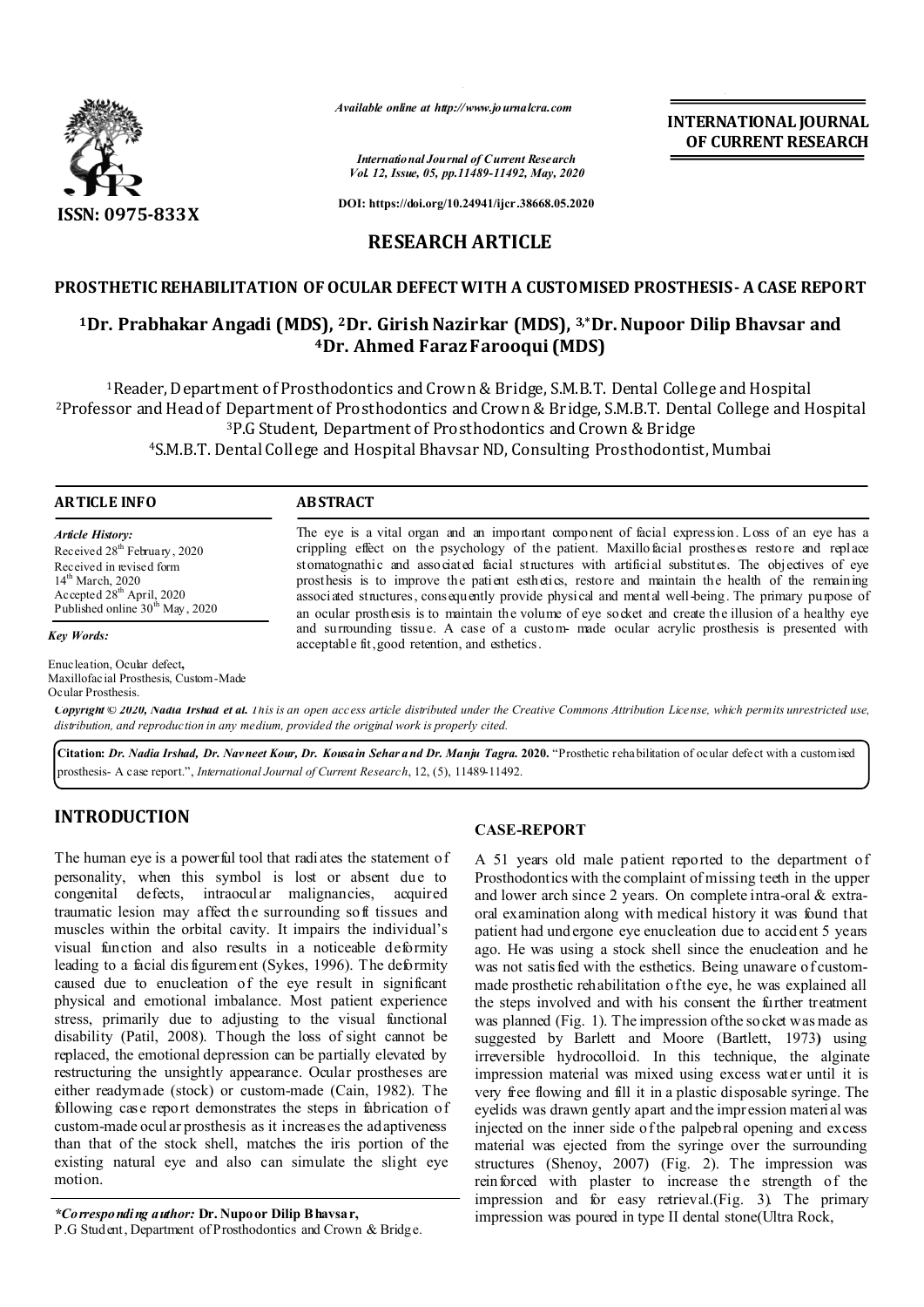

**Fig. 1. Pre-treatment extra-oral view**



**Fig. 2. Primary impression using injection technique, impression reinforced with plaster**



**Fig. 3. Primary (Alginate) Impression**



**Fig. 4. Dental stone cast** 



**5. Custom tray**



**Fig. 6. Making final impression using custom tray with PVS**



**Fig. 7. Mould pour in die stone with sectioned upper part**



**Fig. 8. Processing of altered wax pattern**

Kalabhai, India) (Fig. 4) over which a custom tray was fabricated after adding a 2mm thick layer of spacer wax (Fig.5). Final impression was made with the custom tray using Polyvinyl siloxane (PVS) light body impression material (Aquasil Densply USA)(Fig.6).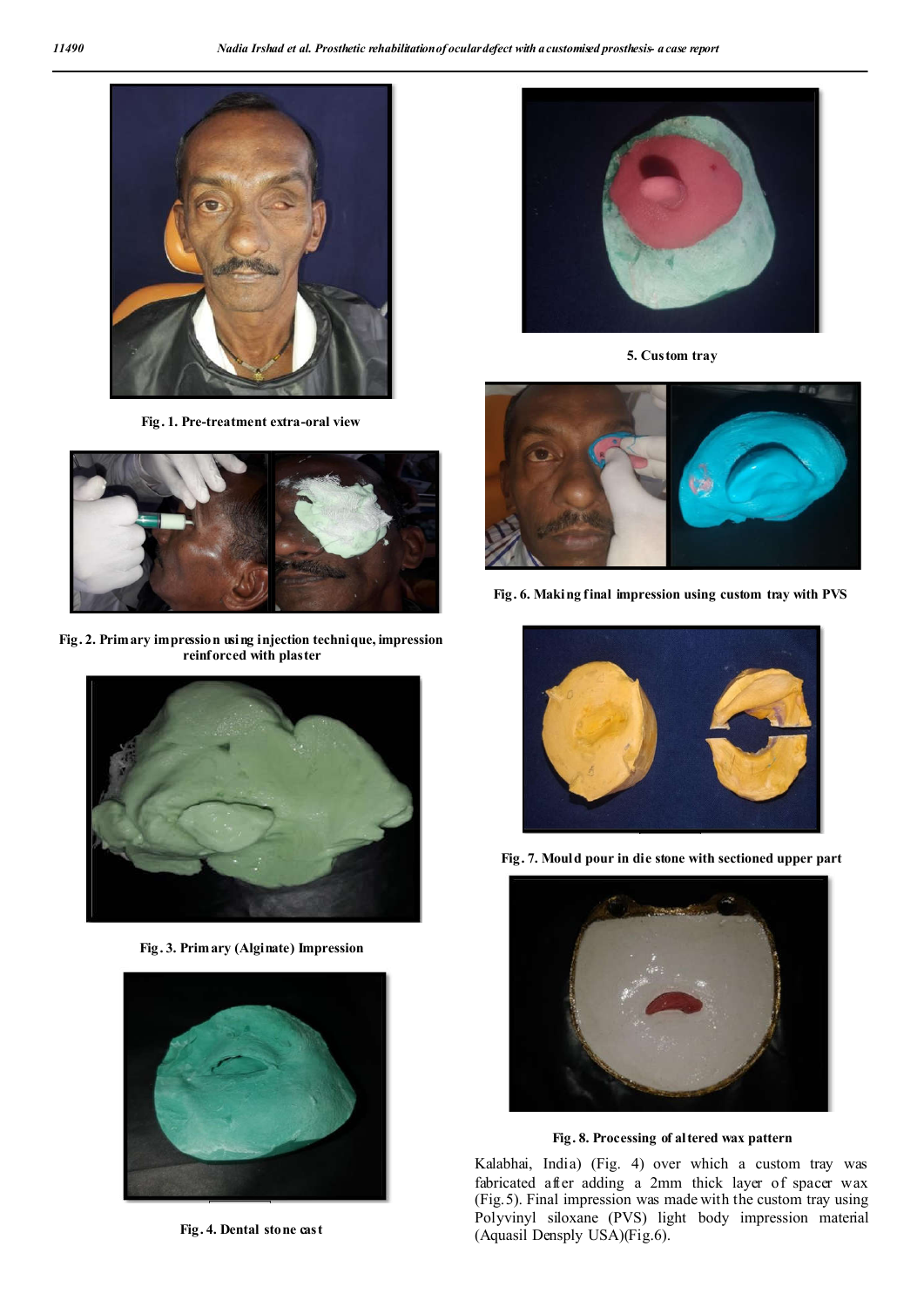

**Fig. 9. Measurements for iris**



**Fig. 10. Characterisation of corneal surface with final custommade eye prosthesis**



**Fig. 11. Post-treatment extra-oral view**

A two-piece dental stone cast was poured from the impression and the upper section was further divided into two equal parts for the easy retrieval of the wax pattem (Taicher, 1985). (Fig.7) The wax pattern was placed into the socket for evaluation. Patient was instructed to move his natural eye in various directions and the required modifications were made on the wax pattern. The altered wax pattern was used to fabricate the final acrylic resin ocular prosthesis (Fig.8). The measurements of the natural eye were accessed to coordinate the iris of the prosthesis and the position was determined using a grid (Fig.9). At a determined position the iris was incorporated in the custom-made eye shell. Characterisation of the corneal surface was done by removing a thin layer of acrylic resin and painting the surface similar to that of the natural cornea and thin strands of red nylon fibers were painted to represent vessels along the outer periphery (Brown, 1970). The space created on the comeal surface was covered with thin layer of clear acrylic. (Fig.10) The highly polished custommade prosthesis was placed into the ocular defect and was evaluated for iris and corneal colour, contour, dimension (Brown, 1970)(Fig.11). The patient was educated about the insertion and removal of the prosthesis and the importance of careful cleansing and handling of the prosthesis.

## **DISCUSSION**

Various techniques have been used in fitting and fabricating ocular prosthesis. Ocular prostheses are either readymade (stock) or custom-made (ERPF, 1982). Stock shell can be given when there is time limitation but it might result in ill fitting prosthesis with poor esthetics. They come in standard sizes, shapes and colors. These prostheses can be used for interim or postoperative purposes. If we consider custom-made prosthesis these d rawbacks can be eliminated. The fabrication of a custom acrylic resin eye provides a more precise and satisfactory esthetics as an impression outlines the defect contents, with the iris and the sclera being fabricated and painted (Patil et al., 2008). Standard techniques can produce excellent results for most patients, provided the operator has an adequate selection o fprefabricated eyes. Therefore, because of the extreme individual variation and diverse nature of ocular injuries, certain patients would benefit more from custommade ocular prostheses that are modi fied to their individual needs (Sykes, 1996). Benefit more from custom-made ocular prostheses that are modi fied to their individual needs (Sykes, 1996). Although the prosthetic rehabilitation may be enhanced with the use of implants, which can coordinate the movements with natural eye, they are not always possible or feasible (Doshi et al., 2005). This article explains some of the basics principles associated with the fabrication of the custom ocular prosthesis. A properly fitted and acceptable custom ocular prosthesis has the following characterstics (Taylor, 2000):

- Retains the shape of the defect socket.
- Prevents collapse or loss of shape of the lids.
- Provide proper muscular action of the lids.
- Prevents accumulation of fluid in the cavity.
- Maintains palpebral opening similar to the natural eye.
- Mimics the colorations and proportions of the natural eye.
- Has a gaze similar to the natural eye Complications in ocular prosthesis:

Ptosis, for the purposes o fresolution by ocular prosthesis it can be divided into two major categories i.e, Pseudoptosis and true ptosis. Pseudoptosis occurs when the superior palpebral is not properly supported by the prosthetic eye. This can be managed by changing the contours ofthe prosthetic eye that can properly support and reposition the lid. True ptosis occurs because of inadequate musculature or lack of tissue tone, the superior lid droops over the prosthesis (Beumer, 1979). Allen (1976) described a method to overcome ptosis by enl arging the upp er corneal prominence to raise the lid then by reducing the superior aspect of the prosthesis to form a shelf or depressed area onto which the lid may rest and fold. Also, lower lid drooping can be solved with the similar manner. By removing some of the inferior aspect of the anterior prominence of the prosthesis, pressure forcing the lid downwards is reduced (Beumer, 1979).Other problems associated with the ocular prosthesis like entropion and ectropion, where the contours of the low er lid or position ofthe eyelashes leave an unesthetic appearance which can be corrected surgically as per Reeh and Beyer but Bulgarelli suggested careful contouring of the wax pattem to relieve the pressure on the lid and increase its support will correct the situation without surgery. Cicatricial bands or adhesions are found that unite the wall of the socket to the lids. These scar bands will reduce the mobility of prosthesis or prevents fabrication.